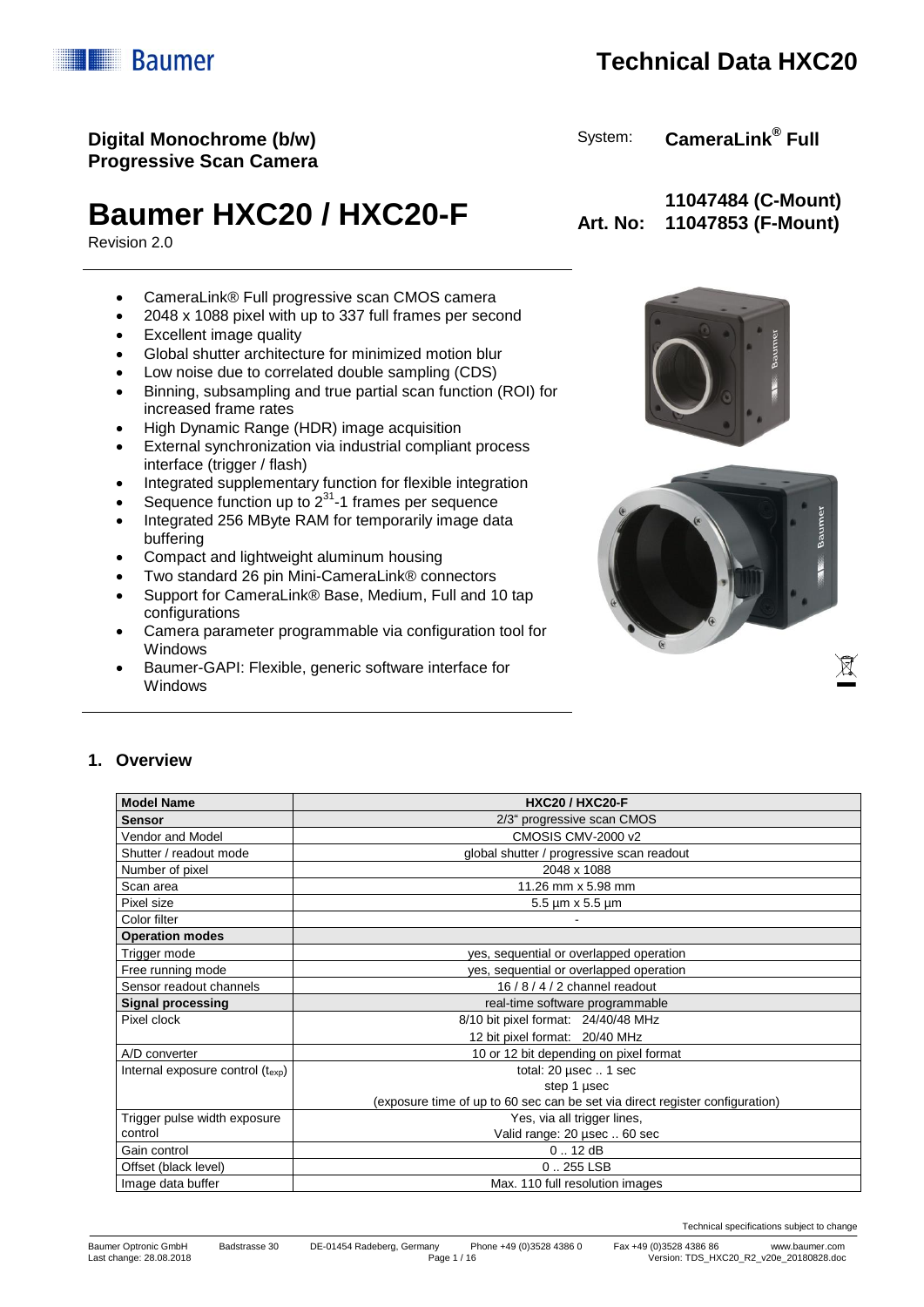| <b>Baumer</b> |  |
|---------------|--|
|               |  |

| Image acquisition              |                                              |                             |                 |                                                         |                                                                                                |           |
|--------------------------------|----------------------------------------------|-----------------------------|-----------------|---------------------------------------------------------|------------------------------------------------------------------------------------------------|-----------|
| Camera image format modes      | Format<br>(pixel)                            | Gen <i>Cam<br/>standard</i> | Pixel<br>format | <b>Pixel clock</b><br><b>MHz</b>                        | Frames per sec. (*1)                                                                           | treadout  |
| <b>Full frame</b>              | 2048 x 1088                                  | yes                         | Mono $8$ $(*3)$ | 48                                                      | 337                                                                                            | 2,97 ms   |
|                                |                                              |                             | Mono10          | 48                                                      | $142$ ( $*2$ )                                                                                 | 2,97 ms   |
|                                |                                              |                             | Mono12          | 40                                                      | 70                                                                                             | 14,14 ms  |
| <b>Binning 2x1</b>             | 1024 x 1088                                  | yes                         | Mono8 (*3)      | 48                                                      | 337                                                                                            | 2.97 ms   |
|                                |                                              |                             | Mono10          | 48                                                      | 281 (*2)                                                                                       | 2,97 ms   |
|                                |                                              |                             | Mono12          | 40                                                      | 70                                                                                             | 14,14 ms  |
| Subsampling 2x2                | 1024 x 544                                   | Vendor                      | Mono8 (*3)      | 48                                                      | 661                                                                                            | $1,51$ ms |
|                                |                                              | specific                    | Mono10          | 48                                                      | 560                                                                                            | $1,51$ ms |
|                                |                                              |                             | Mono12          | 40                                                      | 140                                                                                            | 7,12 ms   |
| <b>Standard features</b>       |                                              |                             |                 |                                                         |                                                                                                |           |
| Image size controls            |                                              |                             |                 |                                                         |                                                                                                |           |
| Binning horizontal             |                                              |                             |                 | yes, 2 pixel                                            |                                                                                                |           |
| <b>Binning vertical</b>        |                                              |                             |                 |                                                         |                                                                                                |           |
| Pixel format                   |                                              |                             |                 | Mono8, Mono10, Mono12                                   |                                                                                                |           |
| Test image selector            |                                              |                             |                 | yes, in all modes                                       |                                                                                                |           |
|                                |                                              |                             |                 | Off, GreyHorizontalRamp, GreyVerticalRamp               |                                                                                                |           |
| Partial scan (ROI)             |                                              |                             |                 | yes, format freely programmable in all modes,           |                                                                                                |           |
|                                | Step size horizontal: 32 pixels              |                             |                 |                                                         |                                                                                                |           |
|                                | Step size vertical: 1 pixel                  |                             |                 |                                                         |                                                                                                |           |
| Multi partial scan (Multi ROI) | yes, up to 8 horizontal and vertical regions |                             |                 |                                                         |                                                                                                |           |
| Analog controls                |                                              |                             |                 |                                                         |                                                                                                |           |
| Gain                           |                                              |                             |                 |                                                         |                                                                                                |           |
| Black Level (Off set)          | yes                                          |                             |                 |                                                         |                                                                                                |           |
| Gamma                          | ves, via LUT                                 |                             |                 |                                                         |                                                                                                |           |
| Brightness correction (custom) | yes, in all binning modes                    |                             |                 |                                                         |                                                                                                |           |
| <b>Digital controls</b>        |                                              |                             |                 |                                                         |                                                                                                |           |
| Digital gain                   | yes, factors 1.0 to 4.0 (*4)                 |                             |                 |                                                         |                                                                                                |           |
| <b>Acquisition and Trigger</b> |                                              |                             |                 |                                                         |                                                                                                |           |
| Acquisition mode               | Continuous                                   |                             |                 |                                                         |                                                                                                |           |
| Acquisition frame rate         | yes, ON / OFF (only in freerunning mode)     |                             |                 |                                                         |                                                                                                |           |
|                                | 017694 Hz,                                   |                             |                 |                                                         |                                                                                                |           |
|                                |                                              |                             |                 | step: 0.01 Hz                                           |                                                                                                |           |
| Trigger source                 |                                              |                             |                 | HardwareTrigger (Line0, Line1, Line2), SoftwareTrigger, |                                                                                                |           |
|                                |                                              |                             |                 |                                                         | FrameGrabber (Line3/CC1, Line4/CC2, Line5/CC3, Line6/CC4) or Off                               |           |
| Trigger delay                  |                                              |                             |                 | 0. 2 sec, 512 trigger can be tracked,                   |                                                                                                |           |
|                                |                                              |                             |                 | step: 1 µsec                                            |                                                                                                |           |
| Sequencer                      |                                              |                             |                 |                                                         | Up to $2^{31}$ -1 frames per sequence / one exposure time, one gain value and outputs for each |           |
|                                |                                              |                             |                 | parameter set                                           |                                                                                                |           |
|                                |                                              |                             |                 |                                                         | max. set of sequences: Up to 2 <sup>31</sup> -1 frames x 128 parameter sets                    |           |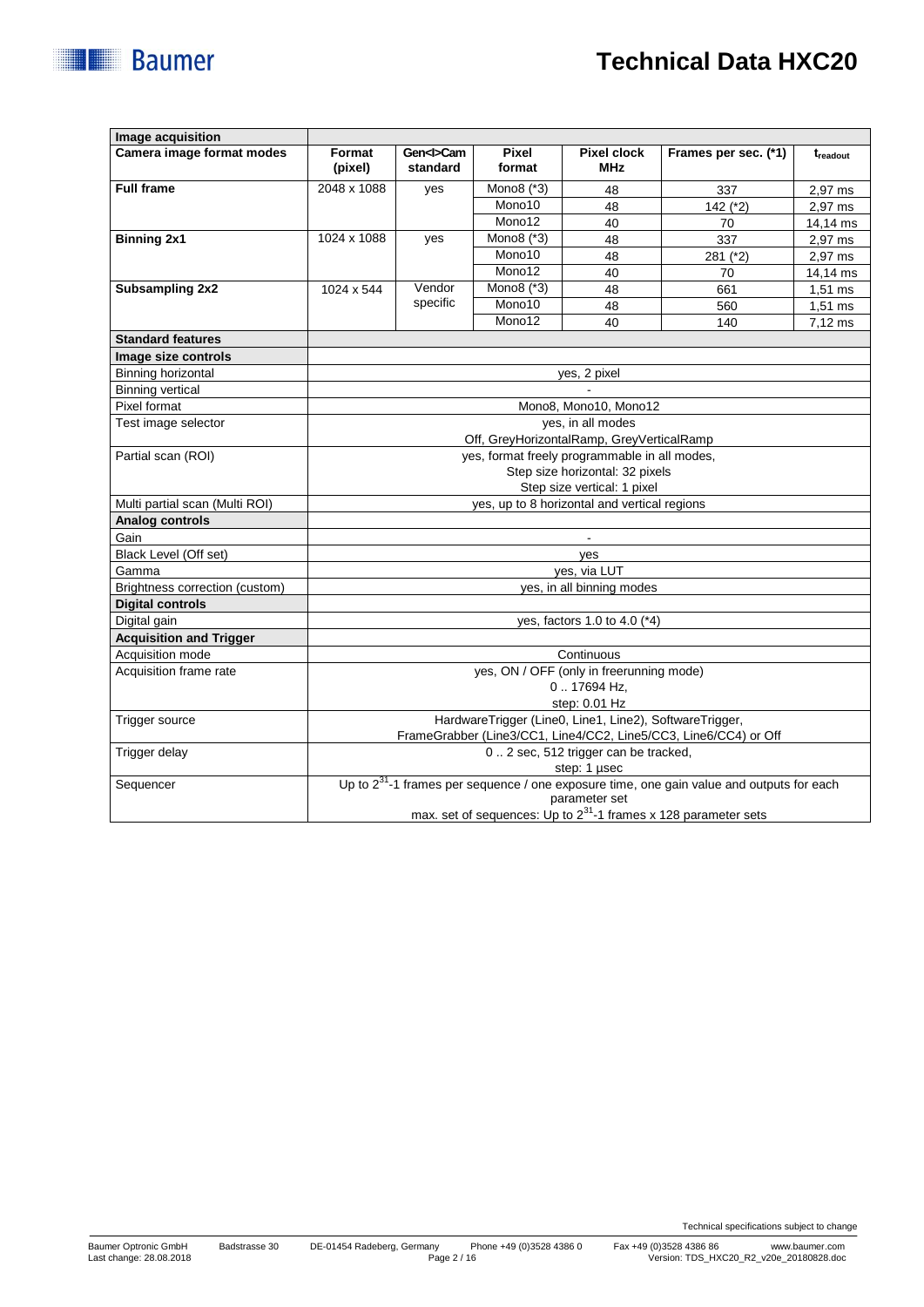| Digital I/O                        |                                                                                                                                                 |
|------------------------------------|-------------------------------------------------------------------------------------------------------------------------------------------------|
| Lines                              | Input: Line0, Line1, Line2                                                                                                                      |
|                                    | Output: Line7, Line 8, Line 9                                                                                                                   |
| Line source (outputs only)         | Line7, Line8, Line9:                                                                                                                            |
|                                    | Off, ExposureActive, Timer1Active, Timer2Active, Timer3Active, FrameActive, TransferActive,<br>TriggerReady, TriggerOverLapped, TriggerSkipped, |
|                                    | Line0, Line1, Line2,                                                                                                                            |
|                                    | Line3/CC1, Line4/CC2, Line5/CC3, Line6/CC4,                                                                                                     |
|                                    | User0, User1, User2,                                                                                                                            |
|                                    | SequencerOutput0, SequencerOutput1, SequencerOutput2                                                                                            |
| Line debouncer                     | yes, low and high signal separately selectable                                                                                                  |
|                                    | $0.5$ msec                                                                                                                                      |
|                                    | step: 1µsec                                                                                                                                     |
| Line inverter                      | yes, Line0  Line9, on or off                                                                                                                    |
| <b>Counters and Timers</b>         |                                                                                                                                                 |
| Framecounter                       | $\blacksquare$                                                                                                                                  |
| Timer                              | yes,                                                                                                                                            |
|                                    | TimerSelector: Timer1, Timer2, Timer3                                                                                                           |
|                                    | TimerTriggerSource:                                                                                                                             |
|                                    | Off, Input: Line0/Line1/Line2, SoftwareTrigger                                                                                                  |
|                                    | ExposureStart, ExposureEnd, FrameStart, FrameEnd, TriggerSkipped                                                                                |
|                                    | TimerDelay: 0 µsec  2 sec, step: 1 µsec                                                                                                         |
|                                    | TimerDuration: 10 usec  2 sec, step: 1 usec                                                                                                     |
| <b>LUT Controls</b>                |                                                                                                                                                 |
| <b>LUT</b> selector                | 1 LUT: Luminance (12 bit), ON / OFF                                                                                                             |
| <b>Image Correction</b>            |                                                                                                                                                 |
| Defect pixel correction            | yes, ON / OFF                                                                                                                                   |
| Defect pixel list                  | yes,                                                                                                                                            |
|                                    | additional pixels can be added during the lifetime of the camera                                                                                |
| DSNU / PRNU (FPN) correction       | yes, ON / OFF,                                                                                                                                  |
|                                    | based on offset / factor per column,<br>data set calculated with factory settings during production and stored in camera                        |
| <b>UserSets</b>                    |                                                                                                                                                 |
| User set selector                  | Default (factory settings / read only)                                                                                                          |
|                                    | UserSet1, UserSet2, UserSet3 (read and write)                                                                                                   |
| UserSetDefaultSelector             | yes, define the start up "UserSet"                                                                                                              |
| <b>Advanced features</b>           |                                                                                                                                                 |
| Image Flip                         | Horizontal, vertical or both                                                                                                                    |
| Time stamp function                |                                                                                                                                                 |
| High Dynamic Range (HDR)           | Yes, piecewise linear response, up to 90 dB                                                                                                     |
| Data quality                       | at 20 °C, gain = 1, exposure time = 4 msec,                                                                                                     |
|                                    | full frame mode                                                                                                                                 |
| Readout noise                      | $\sigma$ < 0.3 LSB (8 bit) typical                                                                                                              |
| Dynamic range                      | typical 60 dB                                                                                                                                   |
| <b>Optical interface</b>           | C-Mount                                                                                                                                         |
|                                    | on request: F-Mount                                                                                                                             |
| Optical filter                     | dust protection                                                                                                                                 |
|                                    | on request: super polished, IR cut filter, daylight filter or no filter                                                                         |
| <b>Process interface functions</b> |                                                                                                                                                 |
| Async. Trigger                     | yes, trigger mode operation,                                                                                                                    |
|                                    | "Off", "software trigger", "hardware trigger", "framegrabber trigger" separately selectable                                                     |
| <b>Exposure Active</b>             | yes,                                                                                                                                            |
| (External flash sync)              | delay_value $(t_{delay \, flash}) \leq 4$ µsec,                                                                                                 |
|                                    | duration_value ( $t_{\text{duration}}$ ): mode = $t_{\text{exp}}$ + 30 µsec                                                                     |
| User Output                        | yes, ON / OFF, User0, User1, User2                                                                                                              |
| Timer                              | yes, Timer1, Timer2, Timer3                                                                                                                     |
| Software reset                     | Yes                                                                                                                                             |
| Asynchronous reset                 | ä,                                                                                                                                              |
| Image info header                  | $\blacksquare$                                                                                                                                  |
| Temperature measurement            | $\blacksquare$                                                                                                                                  |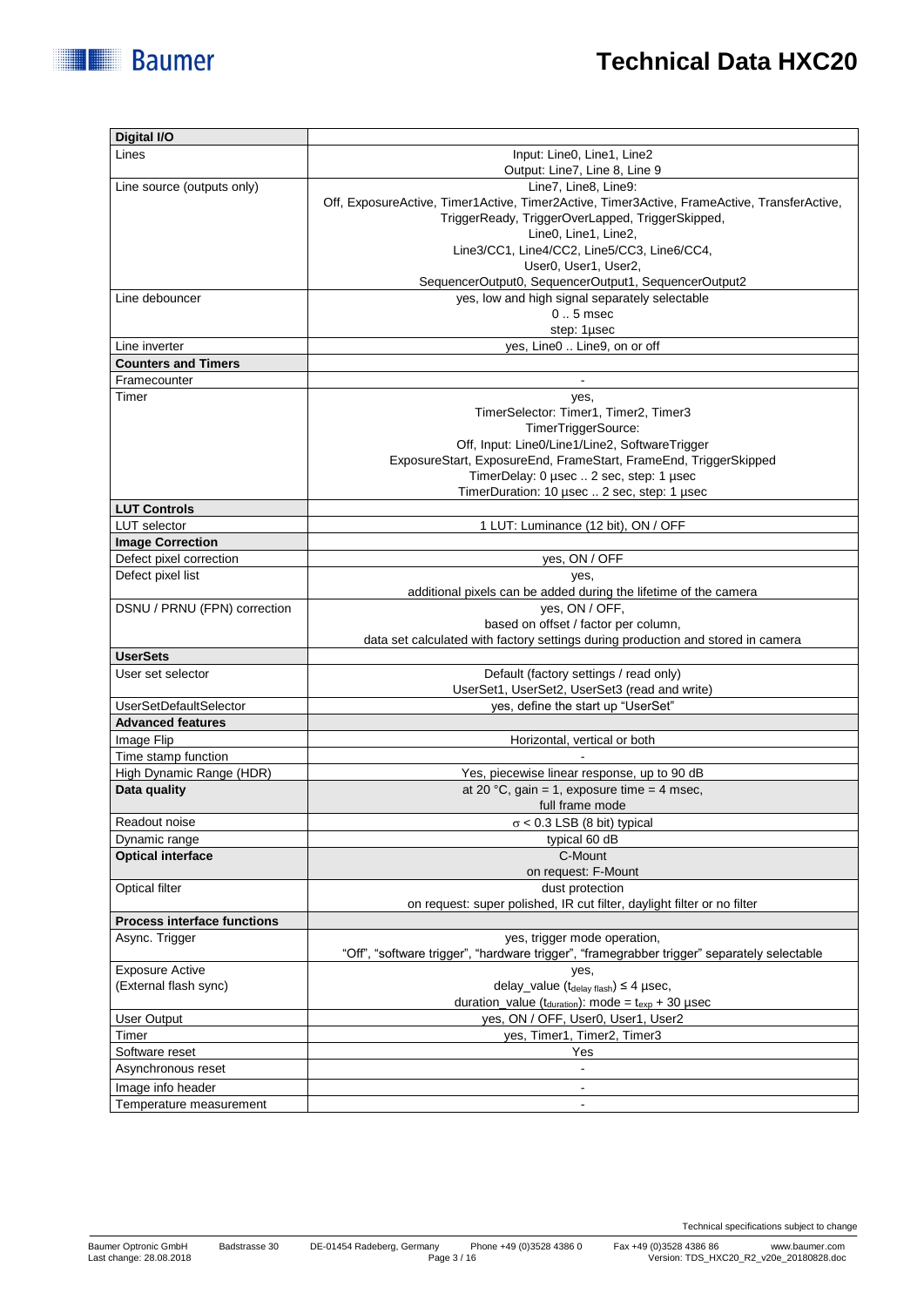| Data / control                       | Dual 26 pin Mini-CameraLink connector                                             |                                                                                     |                                                          |                                          |                                                                        |  |
|--------------------------------------|-----------------------------------------------------------------------------------|-------------------------------------------------------------------------------------|----------------------------------------------------------|------------------------------------------|------------------------------------------------------------------------|--|
| Power                                | Mono8, CameraLink base, dual tap, 40 MHz VCC: 9,6 VDC  30 VDC, I: 550 mA  190 mA  |                                                                                     |                                                          |                                          |                                                                        |  |
|                                      | Mono8, CameraLink full, 10 tap, 48 MHz    VCC: 9,6 VDC  30 VDC, I: 620 mA  200 mA |                                                                                     |                                                          |                                          |                                                                        |  |
| Power consumption                    |                                                                                   | approx. 5,5 Watt (with camera factory settings)                                     |                                                          |                                          |                                                                        |  |
| Digital input                        | $1/2/3$ :                                                                         |                                                                                     | Line 0 / Line 1 / Line 2: trigger signal, opto decoupled |                                          |                                                                        |  |
|                                      |                                                                                   | $U_{IN(low)} = 0$ 4.5 VDC, $U_{IN(high)} = 11$ 30 VDC                               |                                                          |                                          |                                                                        |  |
|                                      |                                                                                   |                                                                                     |                                                          | $I_{IN}$ = max. 10 mA                    |                                                                        |  |
|                                      | rising edge (invert = false) $(*5)$                                               |                                                                                     |                                                          |                                          |                                                                        |  |
|                                      |                                                                                   | min. impulse length (t <sub>min</sub> ): 2 µsec                                     |                                                          |                                          |                                                                        |  |
|                                      |                                                                                   | trigger delay out of treadout (tdelay trigger): 4 µsec                              |                                                          |                                          |                                                                        |  |
|                                      |                                                                                   | max. trigger delay during treadout (tdelay trigger): 30 µsec                        |                                                          |                                          |                                                                        |  |
| Digital output                       | $\frac{1}{1}$ / 2 / 3:                                                            |                                                                                     |                                                          | Line 7 / Line 8 / Line 9: opto decoupled |                                                                        |  |
|                                      |                                                                                   | $U_{\text{EXT}} = 5$ 30 VDC / 24 VDC typical, $I_{\text{OUT}} = \text{max. 100 mA}$ |                                                          |                                          |                                                                        |  |
|                                      |                                                                                   |                                                                                     |                                                          | high active (invert = false) ***)        |                                                                        |  |
| LED                                  |                                                                                   | 1: green:                                                                           |                                                          | Power on                                 |                                                                        |  |
|                                      |                                                                                   | yellow:                                                                             |                                                          | Readout active                           |                                                                        |  |
|                                      |                                                                                   | 2: green:                                                                           |                                                          | ТX                                       |                                                                        |  |
|                                      |                                                                                   | red:                                                                                |                                                          |                                          | Configuration command processing                                       |  |
| <b>Environmental</b>                 |                                                                                   |                                                                                     |                                                          |                                          |                                                                        |  |
| Storage temperature                  | $-10 °C$ +70 °C                                                                   |                                                                                     |                                                          |                                          |                                                                        |  |
| Operating temperature                | +5 °C  +60 °C                                                                     |                                                                                     |                                                          |                                          |                                                                        |  |
|                                      |                                                                                   |                                                                                     |                                                          |                                          | between +30 °C  +60 °C, note the max. housing and internal temperature |  |
| Housing operating temperature        | max. +65 °C (*6)                                                                  |                                                                                     |                                                          |                                          |                                                                        |  |
|                                      | (measurement point, see item 4)                                                   |                                                                                     |                                                          |                                          |                                                                        |  |
| Humidity                             | 10 %  90 % non condensing                                                         |                                                                                     |                                                          |                                          |                                                                        |  |
| Conformity                           | CE, FCC Part 15 class B, RoHS compliant,                                          |                                                                                     |                                                          |                                          |                                                                        |  |
|                                      | KC Registration No. / Date: MSIP-REI-BkR-HXC40 / 13.06.2017                       |                                                                                     |                                                          |                                          |                                                                        |  |
| Housing                              | Aluminum                                                                          |                                                                                     |                                                          |                                          |                                                                        |  |
| <b>Dimensions</b>                    | 52 x 52 x 38 mm <sup>3</sup> (C-Mount)                                            |                                                                                     |                                                          |                                          |                                                                        |  |
|                                      | 52 x 52 x 37 mm <sup>3</sup> (F-Mount)                                            |                                                                                     |                                                          |                                          |                                                                        |  |
| Weight                               | 185 g (C-Mount)                                                                   |                                                                                     |                                                          |                                          |                                                                        |  |
|                                      | 276 g (F-Mount)                                                                   |                                                                                     |                                                          |                                          |                                                                        |  |
| <b>CameraLink interface</b><br>Clock | Base, Medium, Full or 10-tap<br>80 MHz                                            |                                                                                     |                                                          |                                          |                                                                        |  |
| Data Formats                         |                                                                                   | Mono <sub>8</sub>                                                                   |                                                          | Base configuration                       | 1, 2 or 3 taps                                                         |  |
|                                      |                                                                                   |                                                                                     |                                                          | Medium configuration                     |                                                                        |  |
|                                      |                                                                                   |                                                                                     |                                                          | Full configuration                       | 4 taps                                                                 |  |
|                                      |                                                                                   |                                                                                     |                                                          |                                          | 8 taps                                                                 |  |
|                                      |                                                                                   |                                                                                     |                                                          | 10-tap configuration                     | 10 taps                                                                |  |
|                                      |                                                                                   | Mono10                                                                              |                                                          | Base configuration                       | 1 or 2 taps                                                            |  |
|                                      |                                                                                   |                                                                                     |                                                          | Medium configuration                     | 3 or 4 taps                                                            |  |
|                                      |                                                                                   | Mono12                                                                              |                                                          | Base configuration                       | 1 or 2 taps                                                            |  |
|                                      |                                                                                   |                                                                                     |                                                          | Medium configuration                     | 3 or 4 taps                                                            |  |
| <b>Software</b>                      | Baumer-GAPI SDK for Windows XP (32 bit) / Windows Vista (32 bit / 64bit),         |                                                                                     |                                                          |                                          |                                                                        |  |
|                                      | Supported FrameGrabber: Silicon Software microEnable IV                           |                                                                                     |                                                          |                                          |                                                                        |  |
|                                      | Tool for camera configuration via CameraLink serial interface                     |                                                                                     |                                                          |                                          |                                                                        |  |

(\*1) Maximum frame rate in free running mode, effective frame rate depending on camera image format mode settings and set exposure time (t<sub>exp</sub> < t<sub>readout</sub>). This assumes 16 tap readout at maximum pixel frequency.

Default pixel format

**Electrical interface**

**Baumer** 

(\*2) Limited by the speed of the CameraLink interface. In 10 and 12 bit modes only a medium configuration is possible.<br>(\*3) Default pixel format<br>(\*4) Digital gain is applied on the raw data obtained from the sensor. In 10 Digital gain is applied on the raw data obtained from the sensor. In 10 and 12 bit modes, this is just a bit shift cutting away the MSBs!

 $(*5)$  can be inverted via software<br> $(*6)$  housing temperature is limite

housing temperature is limited by CMOS sensor specification

In warm environments take care of adequate dissipation of heat. It is recommended to operate the cameras in mounted condition with a good heat conductor (e.g. aluminum) or with sufficient air flow.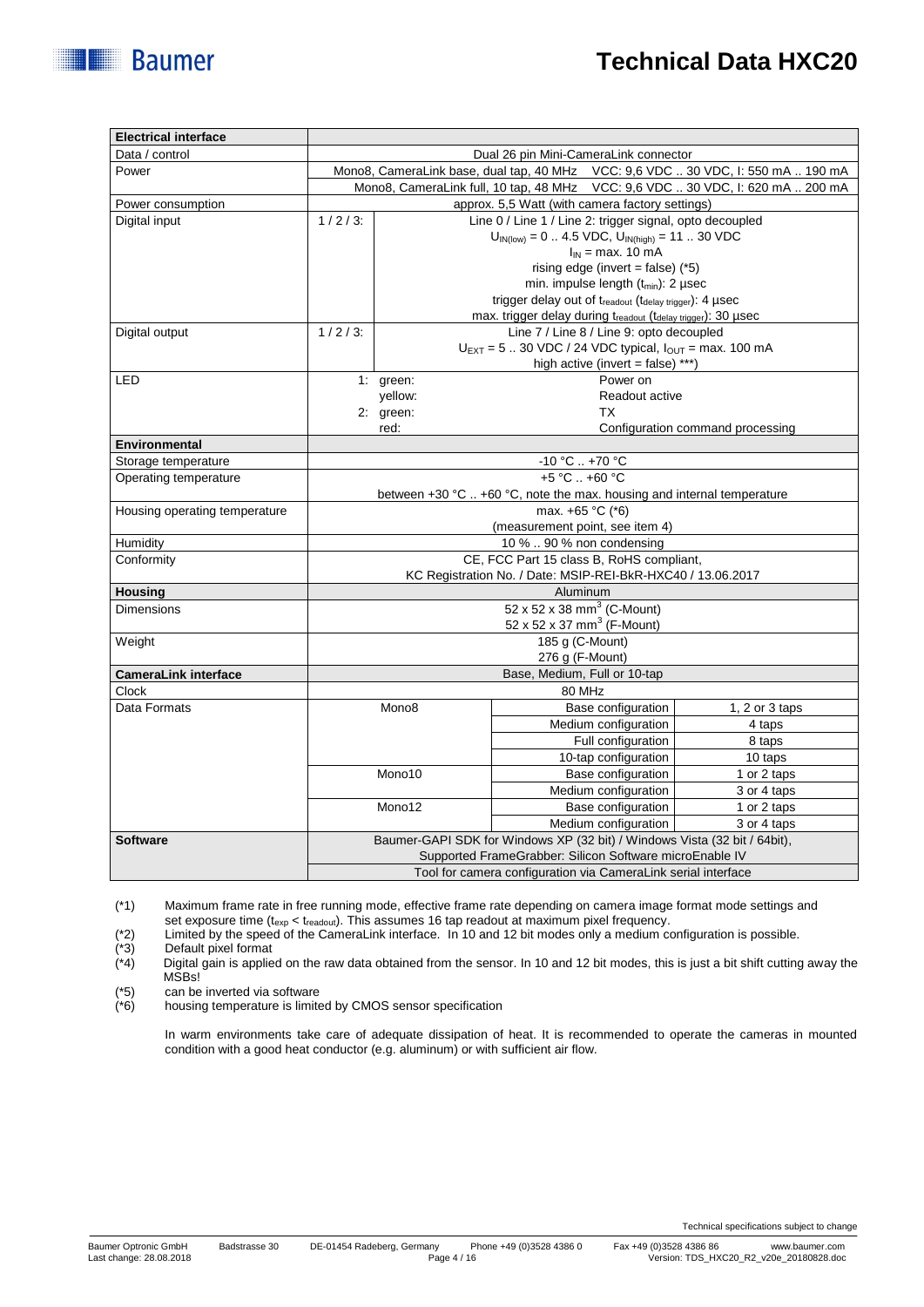

## **2. Camera Factory Settings after Camera Start-up**

|                             | Camera factory settings after camera start-up or reboot     |
|-----------------------------|-------------------------------------------------------------|
| <b>Operation modes</b>      | free running mode, overlapped readout                       |
| <b>Signal processing</b>    |                                                             |
| Exposure control            | Internal, 4 msec                                            |
| Gain control                | factor $1 = 0$ dB                                           |
| Offset (black level)        | 0                                                           |
| Image acquisition           |                                                             |
| Camera image format mode    | Full frame Mono8, 16 tap readout                            |
| Pixel frequency             | 48 MHz                                                      |
| Partial scan function       | not active                                                  |
| Acquisition frame rate      | Off                                                         |
| Timer                       | Off                                                         |
| Test image selector         | Off                                                         |
| Defect pixel correction     | <b>On</b>                                                   |
| FPN correction              | Off                                                         |
| <b>CameraLink interface</b> |                                                             |
| Configuration               | Mono8, Dual tap CameraLink Base                             |
| Clock                       | 80 MHz                                                      |
| <b>Electrical interface</b> |                                                             |
| <b>Exposure Active</b>      | disabled, digital output set to low status (high impedance) |
| (External flash sync)       | $invert = false$                                            |
| Async. Trigger              | disabled                                                    |
|                             | $invert = false$                                            |
|                             | trigger source $=$ Line0                                    |

### **3. Timing Operation Modes**

Trigger Mode: start up time

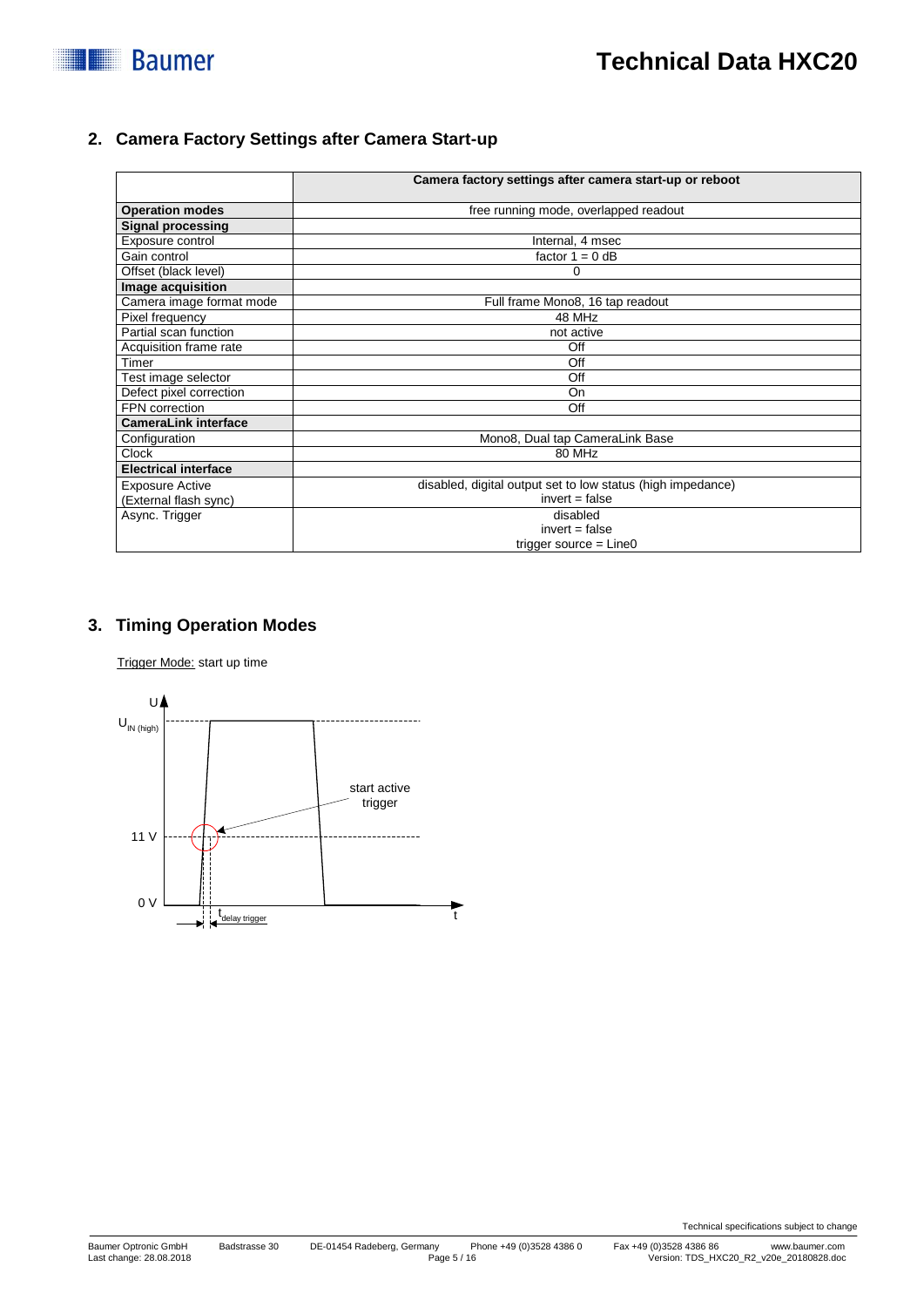

#### Trigger Mode: trigger mode 0, overlapped trigger



 $t_{\rm exp} < t_{\rm readout} \cdot t_{\rm earliest\ possible\ trigger\ (n+1)} \ = t_{\rm readout(n)} \ - t_{\rm exp(n+1)}$ 

 $t_{\text{exp}} > t_{\text{readout}}$ :  $t_{\text{earliest possible trigger (n+1)}} = t_{\text{exp(n)}}$ 

 $t_{\text{exp}} < t_{\text{readout}}$ :  $t_{\text{not ready (n+1)}}$  =  $t_{\text{exp(n)}} + t_{\text{readout(n)}}$  -  $t_{\text{exp(n+1)}}$ 

- $t_{\exp} > t_{\text{readout}}$ :  $t_{\text{not ready (n+1)}}$  =  $t_{\exp(n)}$
- \* image parameter: exposure offset gain readout mode LUT flip image

\*\* signal will be notified as event "TriggerReady"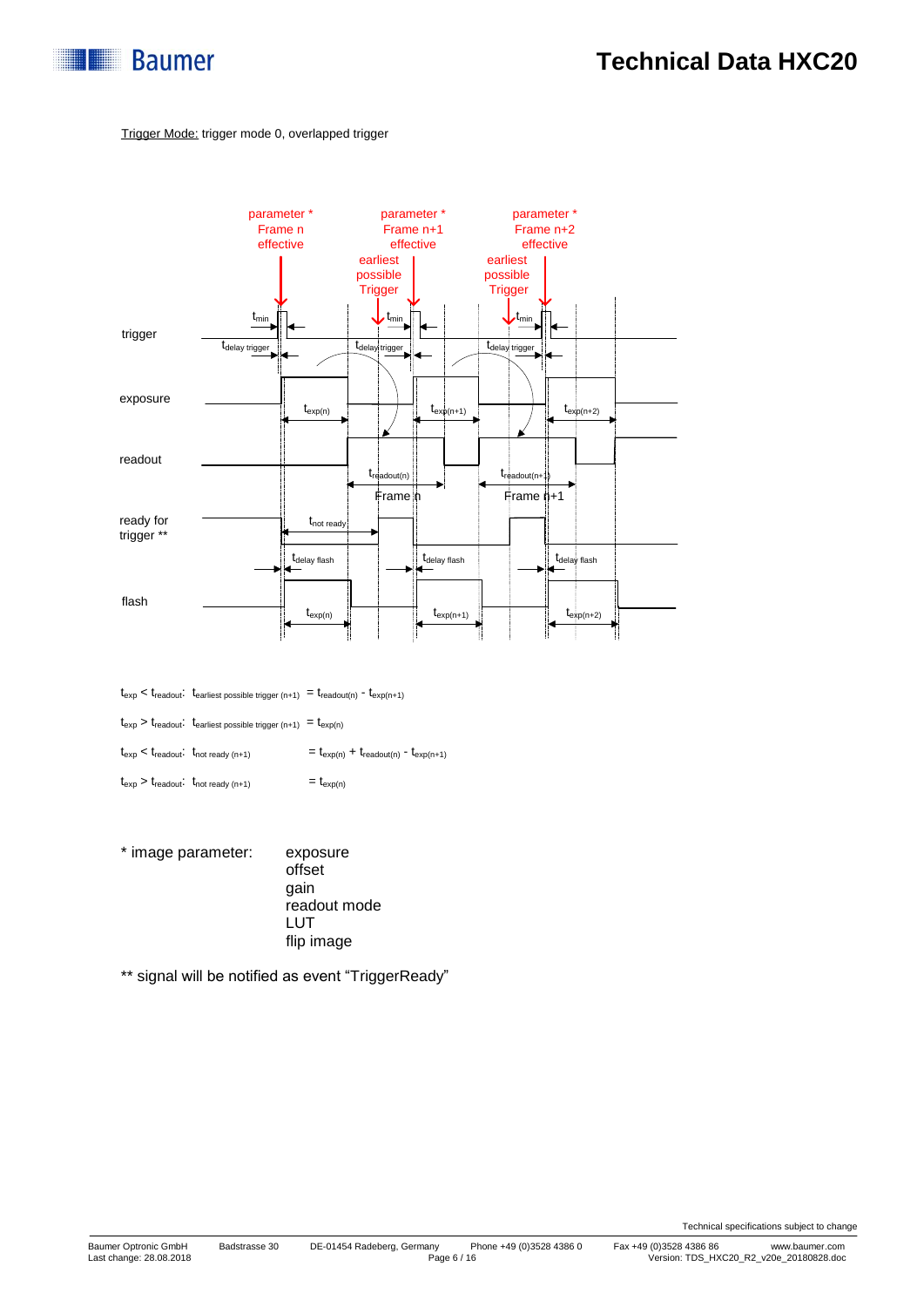

#### Trigger Mode: trigger mode 0, overlapped trigger, when  $t_{exp(n+2)} > t_{exp(n+1)}$



 $t_{\text{exp}} < t_{\text{readout}}$ :  $t_{\text{earliest possible trigger (n+1)}} = t_{\text{readout(n)}} - t_{\text{exp(n+1)}}$ 

 $t_{\text{exp}} > t_{\text{readout}}$ .  $t_{\text{earliest possible trigger (n+1)}} = t_{\text{exp}(n)}$ 

 $t_{\text{exp}} < t_{\text{readout}}$ :  $t_{\text{not ready (n+1)}}$  =  $t_{\text{exp(n)}} + t_{\text{readout(n)}}$  -  $t_{\text{exp(n+1)}}$ 

 $t_{\exp} > t_{\text{readout}}$ :  $t_{\text{not ready (n+1)}}$  =  $t_{\exp(n)}$ 

\* image parameter: exposure offset gain readout mode LUT flip image

\*\* signal will be notified as event "TriggerReady"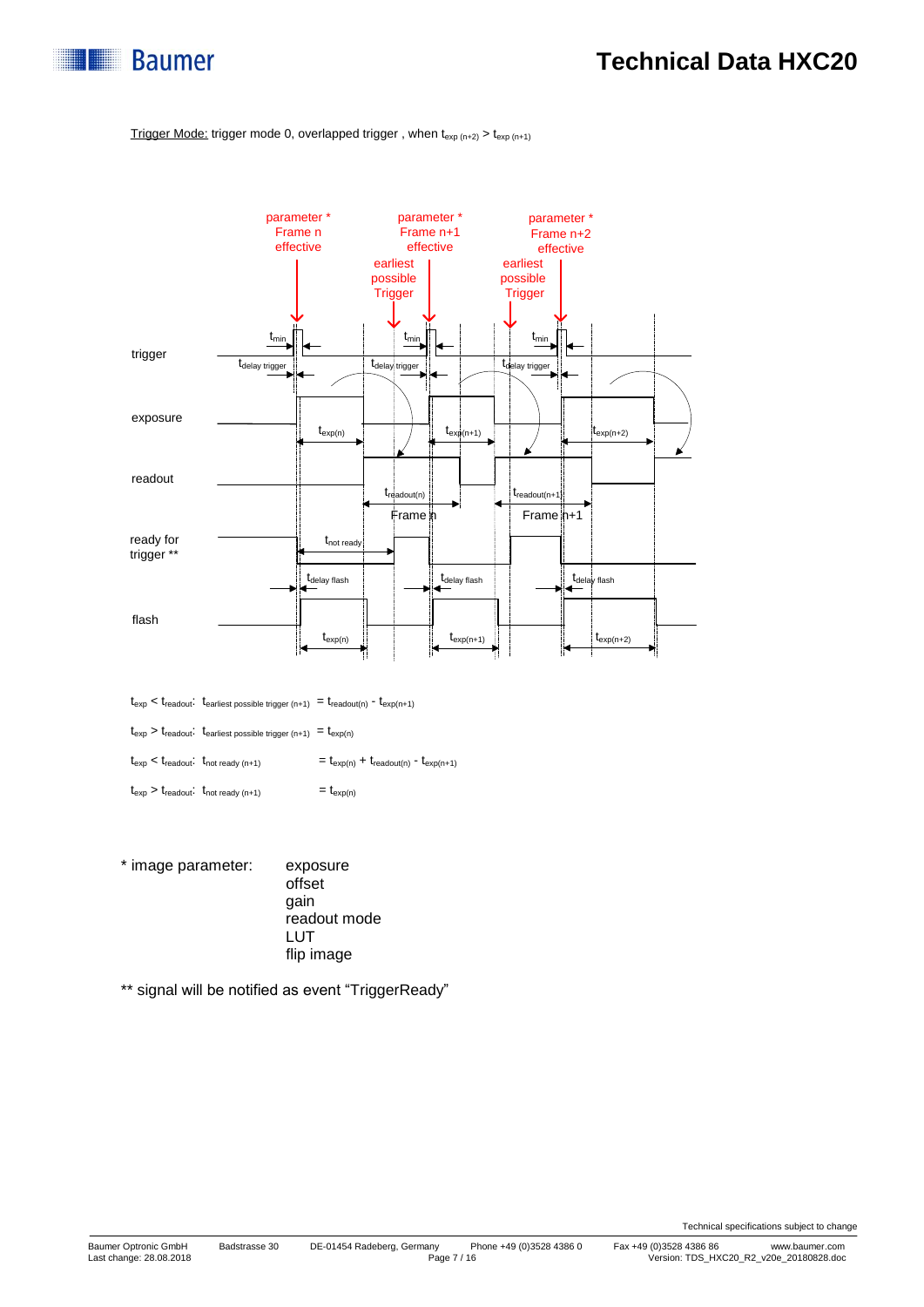

Trigger Mode: trigger mode 0, overlapped trigger, when  $t_{exp(n+2)} < t_{exp(n+1)}$ 



\* image parameter: exposure offset gain readout mode LUT flip image

\*\* signal will be notified as event "TriggerReady"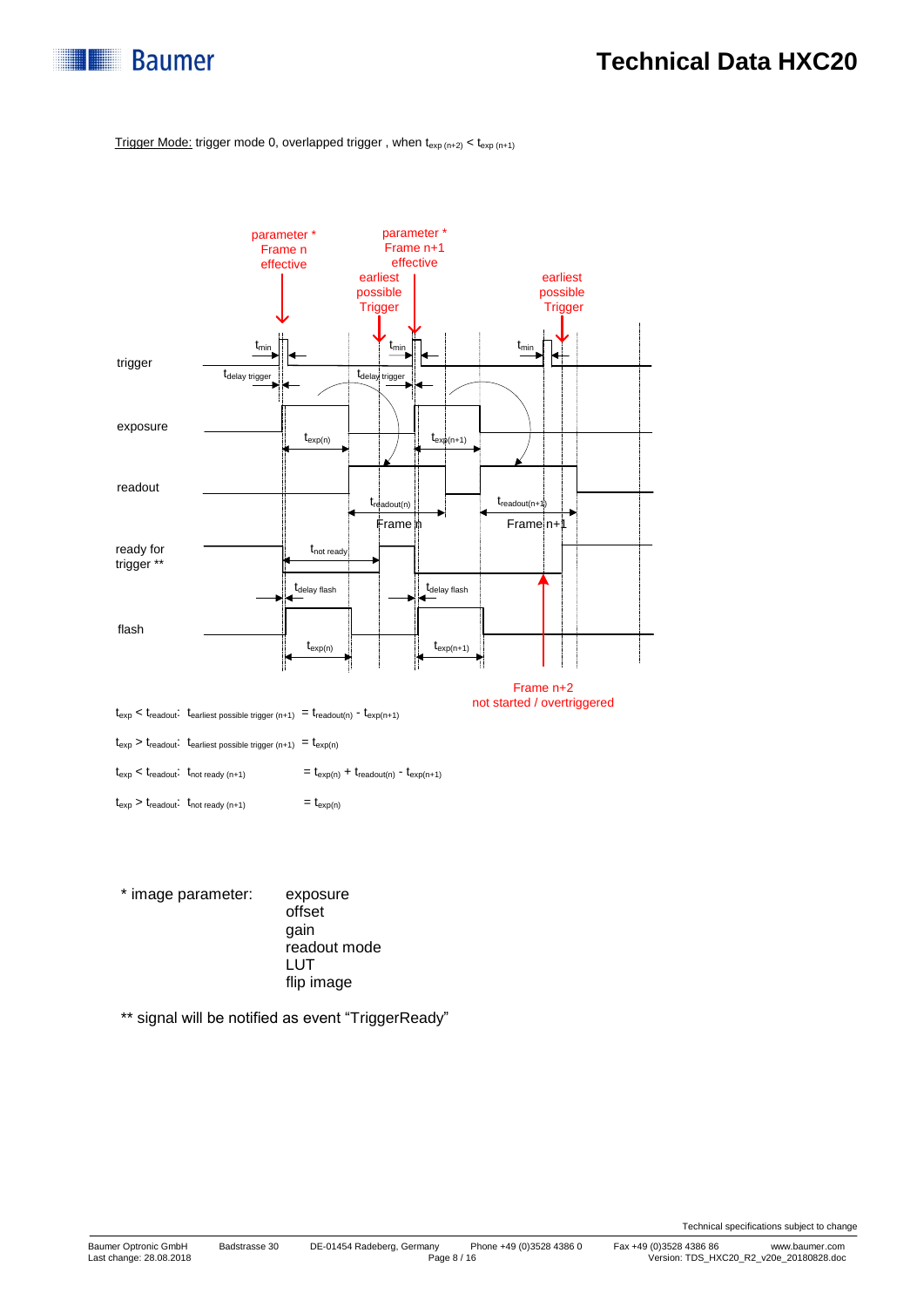

#### Free Running Mode: overlapped operation



\* image parameter: exposure

offset gain readout mode LUT flip image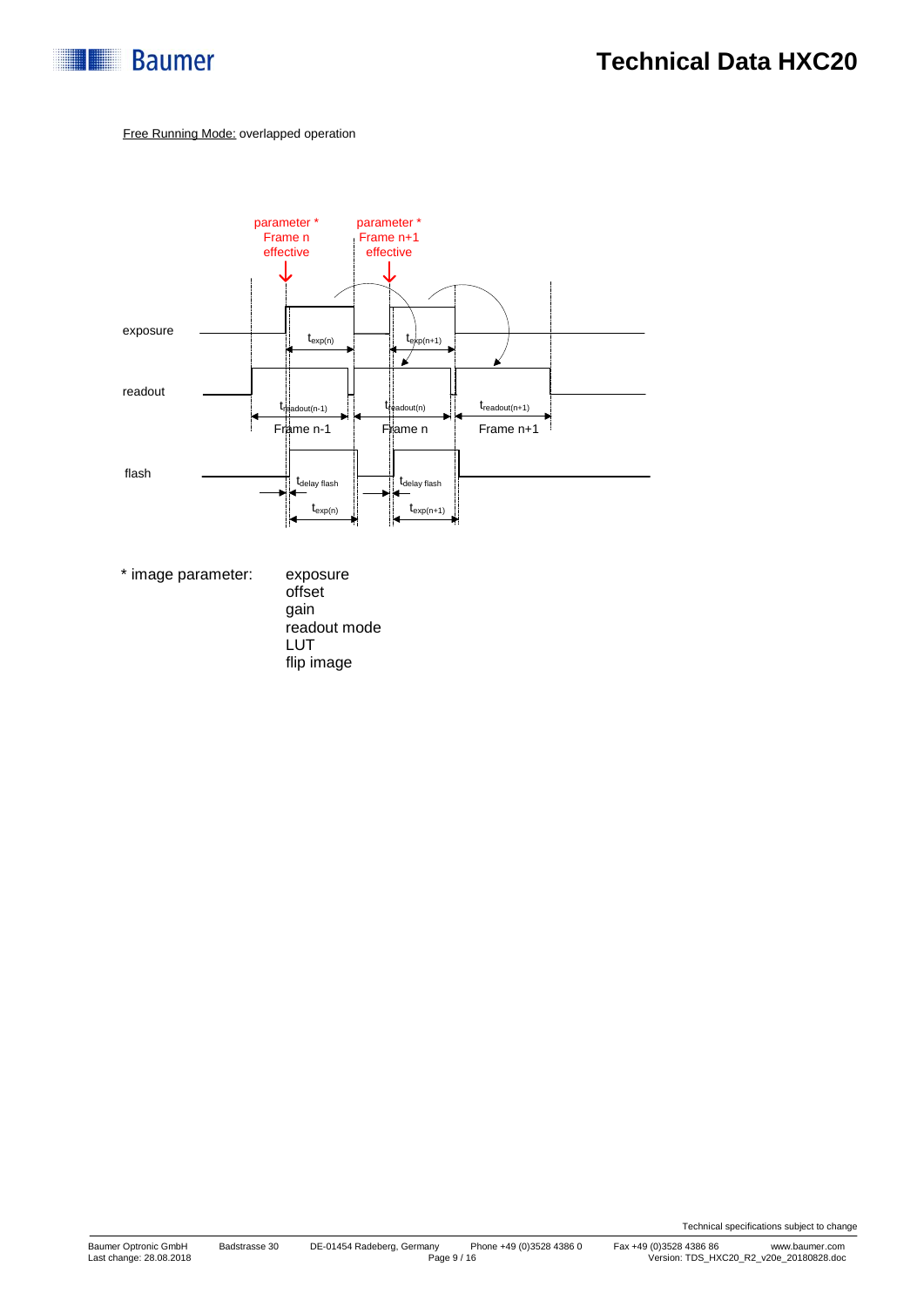## **4. Region of Interest (ROI) Examples**

The following table lists achievable frame rates in 10 tap / 8 bit mode.

| Format      | <b>Resolution</b>  | max. fps |  |  |
|-------------|--------------------|----------|--|--|
| 2k          | $2048 \times 1080$ | 338      |  |  |
| <b>HDTV</b> | $1920 \times 1080$ | 338      |  |  |
|             | $1280 \times 720$  | 504      |  |  |
| <b>XGA</b>  | 1024 x 768         | 473      |  |  |
| <b>DVD</b>  | 720 x 576          | 627      |  |  |
| <b>VGA</b>  | 640 x 480          | 748      |  |  |
| CIF         | $352 \times 288$   | 1.221    |  |  |
| QCIF        | $176 \times 144$   | 2.319    |  |  |
|             |                    |          |  |  |
| Line Scan   | 2048 x 1024        | 357      |  |  |
|             | 2048 x 512         | 703      |  |  |
|             | 2048 x 256         | 1.363    |  |  |
|             | 2048 x 128         | 2.576    |  |  |
|             | 2048 x 64          | 4.637    |  |  |
|             | 2048 x 32          | 7.712    |  |  |
|             | 2048 x 16          | 11.560   |  |  |
|             | 2048 x 8           | 15.407   |  |  |
|             | 2048 x 4           | 18.436   |  |  |
|             | 2048 x 2           | 20.349   |  |  |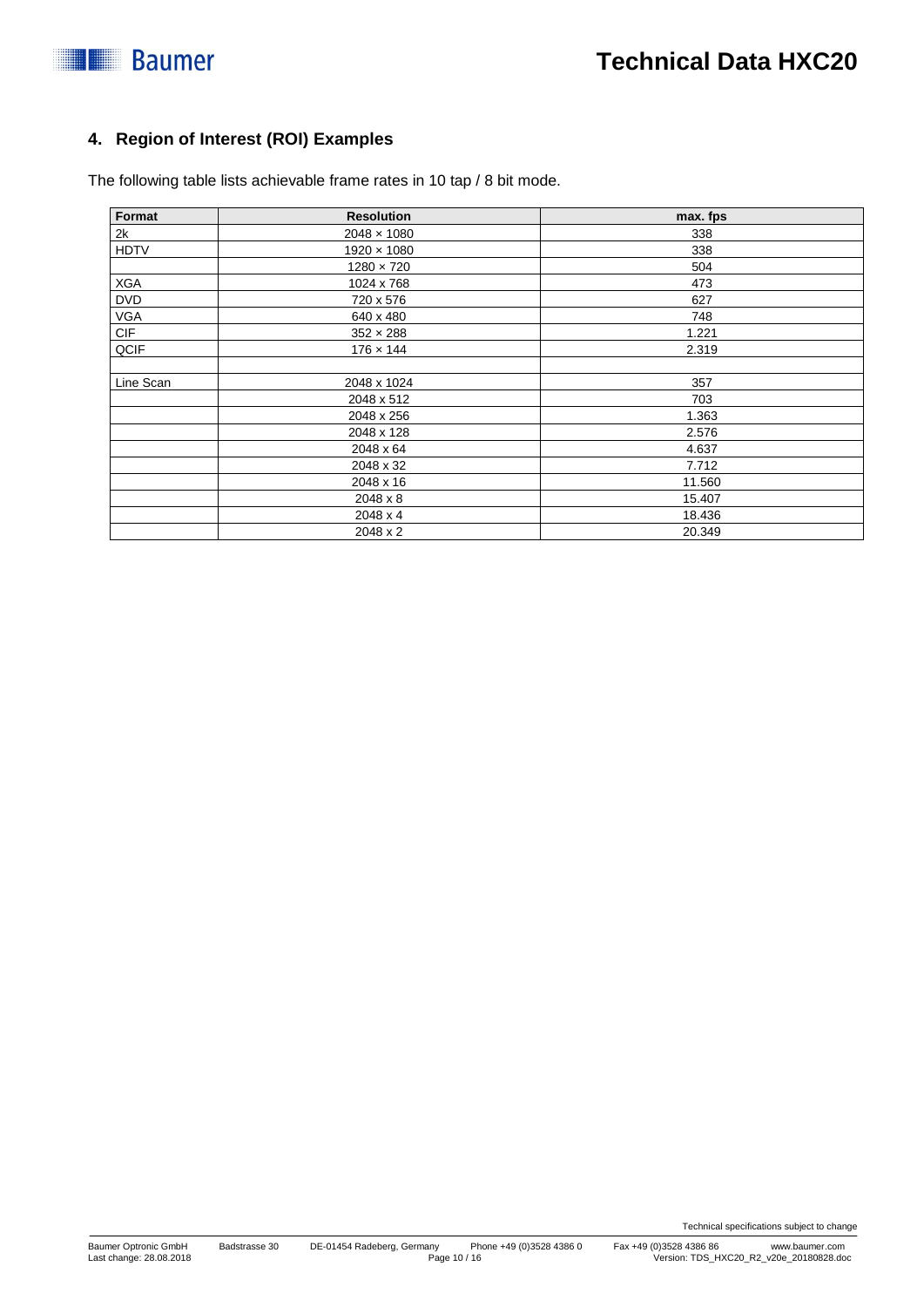## **Baumer**

## **5. Spectral Response (QE)**

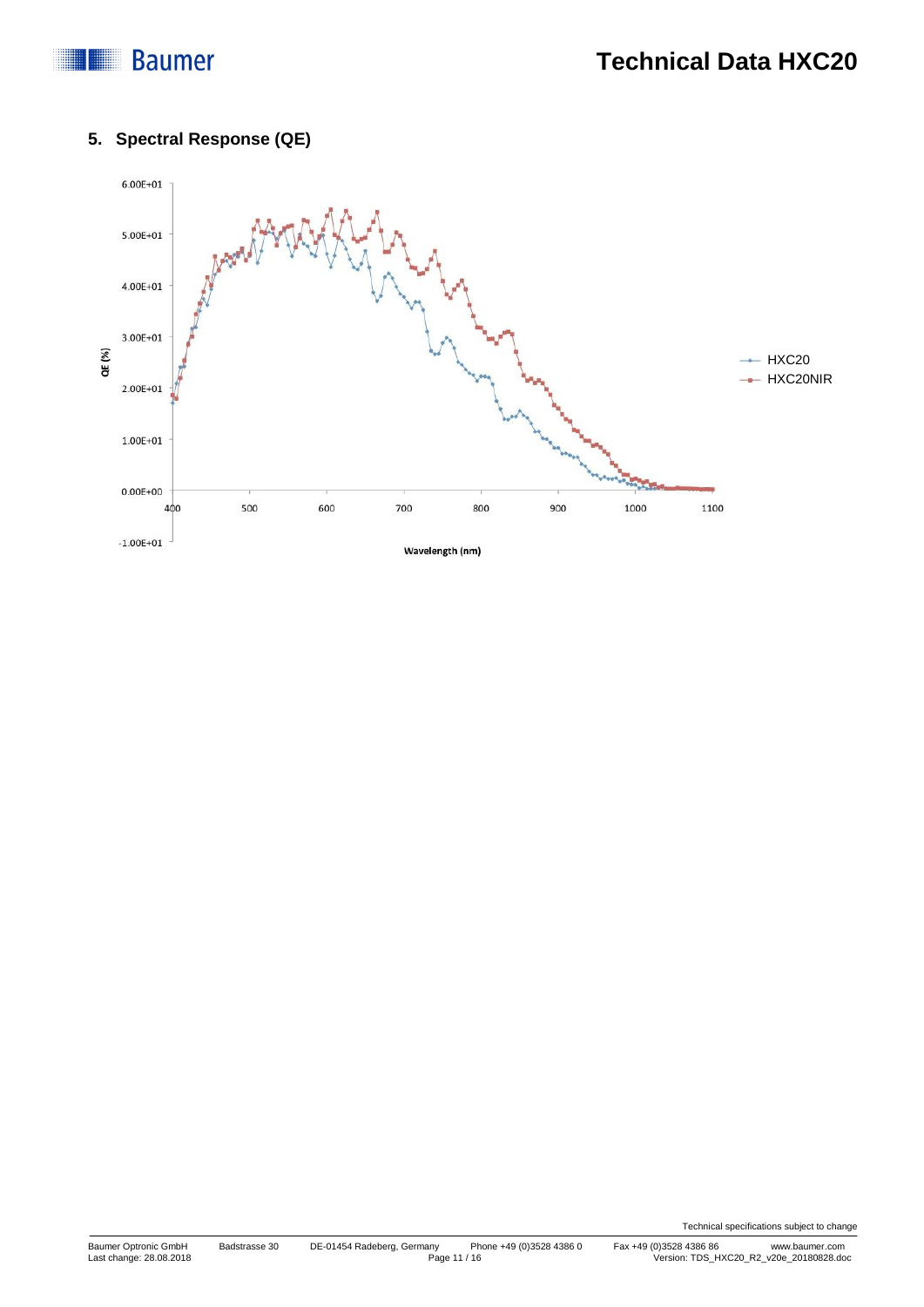



### **6. Housing**

**6.1 C-Mount**







Back View

Technical specifications subject to change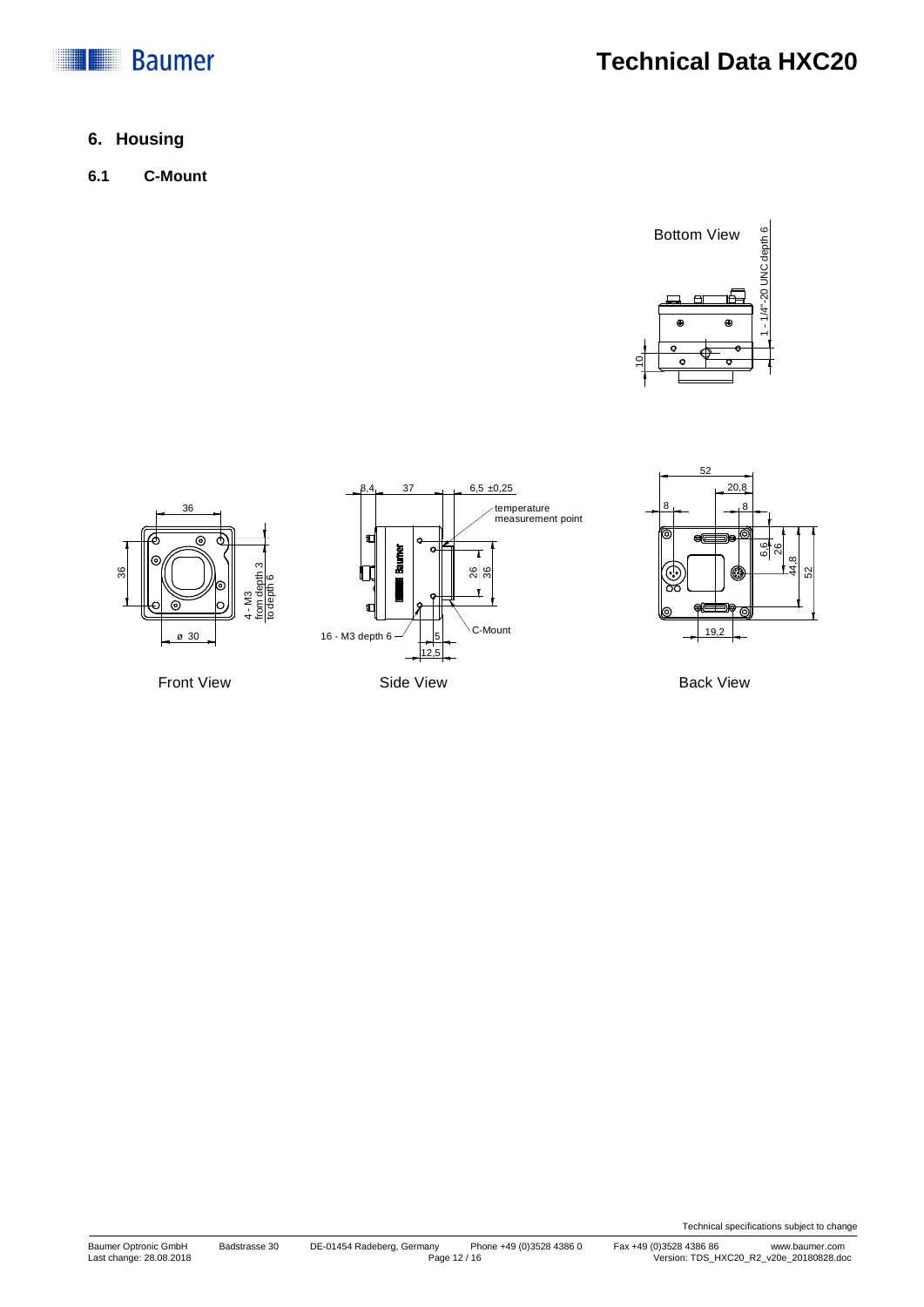

**Technical Data HXC20**

**6.2 F-Mount**







Technical specifications subject to change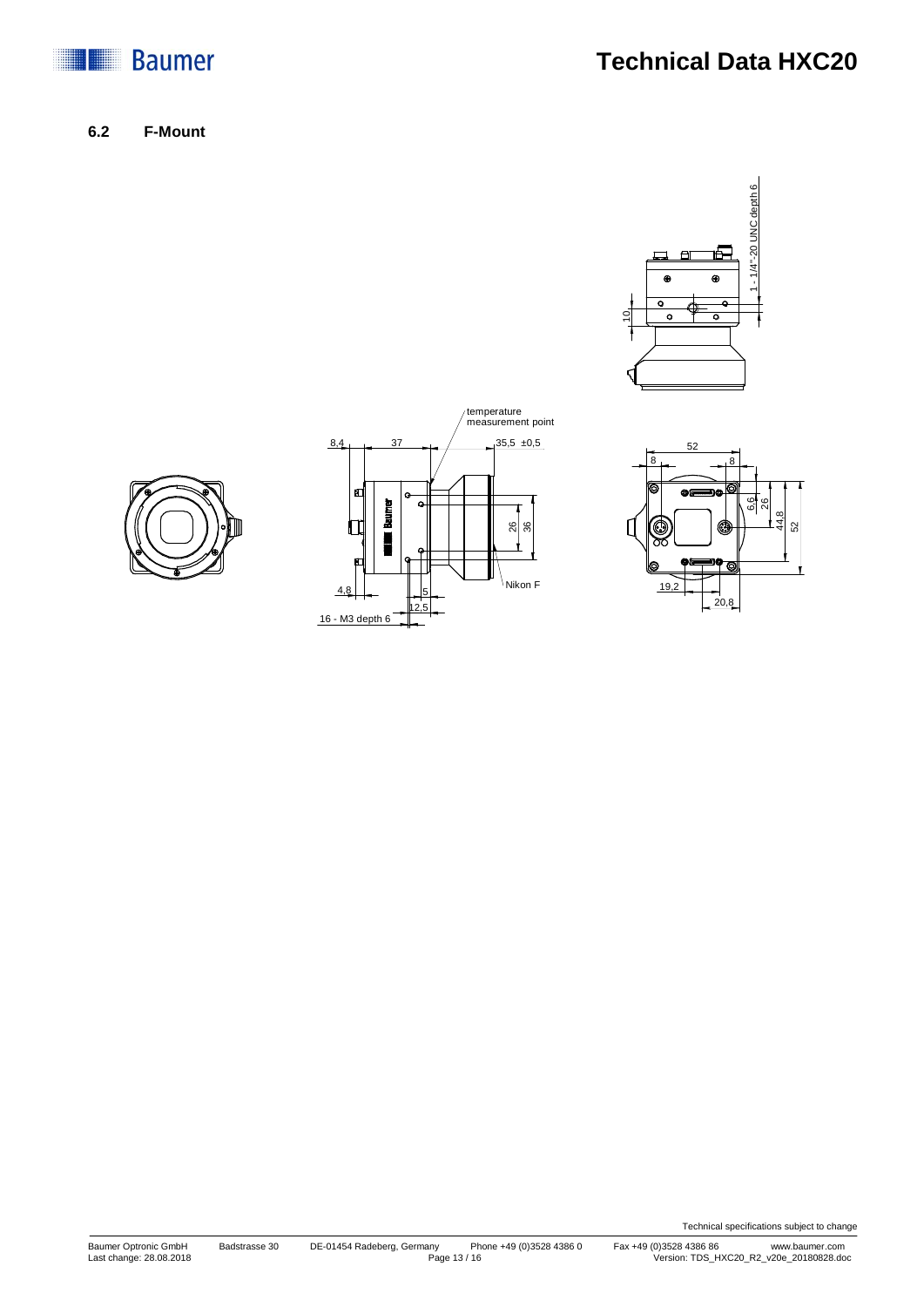

### **7. Connectors / Electrical Interfaces**

#### **7.1 Pin assignment:**

| Data / Control                      | Type: 3M SDR26 MiniCL     | Power          | Type: Lumberg RSMESD / 3 pin                                |
|-------------------------------------|---------------------------|----------------|-------------------------------------------------------------|
| <b>CameraLink Base</b>              |                           |                |                                                             |
|                                     |                           |                | 1: Power VCC+                                               |
| 13<br> อายายของออกอย <sup>ิ</sup> ย | 1: GND                    |                | 3: GND                                                      |
| 0.00000000                          | $2: X0 -$                 |                | 4: not used                                                 |
|                                     | $3: X1 -$<br>$4:X2-$      |                |                                                             |
|                                     | <b>5: XCLK-</b>           |                |                                                             |
|                                     | $6: X3-$                  |                | Power cable                                                 |
|                                     | 7: SERTC+                 |                | wires color:                                                |
|                                     | 8: SERTFG-                |                | $1 = brown$                                                 |
|                                     | 9: CC1-                   |                | $3 = blue$                                                  |
|                                     | 10: CC2+                  |                | $4 = black$                                                 |
|                                     | 11: CC3-                  |                |                                                             |
|                                     | 12: CC4+                  |                |                                                             |
|                                     | 13: GND                   | Input / Output | Type: Lumberg RSMESD 8pin.                                  |
|                                     | 14: GND<br>$15: X0+$      |                |                                                             |
|                                     | $16: X1+$                 |                | I <sub>IN</sub><br>Camera<br>i3 ←                           |
|                                     | $17: X2+$                 |                | $\triangleleft$ Line0<br>current limiter                    |
|                                     | 18: XCLK+                 |                | ΙıΝ                                                         |
|                                     | $19: X3+$                 |                | Line1                                                       |
|                                     | 20: SERTC-                |                | current limite                                              |
|                                     | 21: SERTFG+               |                | <b>I</b> <sub>IN</sub><br>i8 ∢<br>Line2                     |
|                                     | 22: CC1+                  |                | current limite                                              |
|                                     | 23: CC2-                  |                | !4<br>GND                                                   |
|                                     | 24: CC3+                  |                | $\frac{15}{2}$<br>$\triangleleft$ U <sub>EXT</sub>          |
|                                     | 25: CC4-                  |                | $I_{\text{OUT}}$                                            |
|                                     | 26: GND                   |                | 6<br>$\overline{R_1^*T_1^*}$ Line7                          |
|                                     |                           |                | Ι <sub>Ουτ</sub>                                            |
| <b>Data</b>                         | Type: 3M SDR26 MiniCL     |                | 7<br>$\frac{1}{\mathbb{R}^{n}}$ Line8                       |
| <b>CameraLink Full</b>              |                           |                | $I_{\text{OUT}}$                                            |
|                                     |                           |                | $\overline{\phantom{a}}$ Line9<br>$R_L$ <sup>*</sup> )      |
|                                     | 1: GND                    |                |                                                             |
|                                     | 2: Y0-                    |                |                                                             |
|                                     | $3:Y1-$                   |                | *) resistor must be used,                                   |
|                                     | 4: Y2                     |                | drawing shown above example<br>for using high active signal |
|                                     | 5: YCLK-                  |                |                                                             |
|                                     | $6:Y3-$<br>7: 100 Ω Term. |                |                                                             |
|                                     | $8:Z0-$                   |                | I/O cable wires color *):                                   |
|                                     | $9:Z1-$                   |                | $1 =$ white                                                 |
|                                     | 10: Z2-                   |                | $2 = brown$                                                 |
|                                     | 11: ZCLK-                 |                | $3 = green$                                                 |
|                                     | 12: Z3-                   |                | $4 =$ yellow                                                |
|                                     | 13: GND                   |                | $5 =$ grey                                                  |
|                                     | 14: GND                   |                | $6 = pink$                                                  |
|                                     | $15: Y0+$                 |                | $7 = blue$<br>$8 = red$                                     |
|                                     | $16:Y1+$                  |                |                                                             |
|                                     | $17:Y2+$<br>18: YCLK+     |                |                                                             |
|                                     | $19:Y3+$                  |                |                                                             |
|                                     | 20: 100 Ω Term            |                |                                                             |
|                                     | $21:Z0+$                  |                |                                                             |
|                                     | $22:Z1+$                  |                |                                                             |
|                                     | $23:Z2+$                  |                |                                                             |
|                                     | 24: ZCLK+                 |                |                                                             |
|                                     | $25:Z3+$                  |                |                                                             |
|                                     | 26: GND                   |                |                                                             |

\*) shielded trigger / flash cable should be used and ordered separately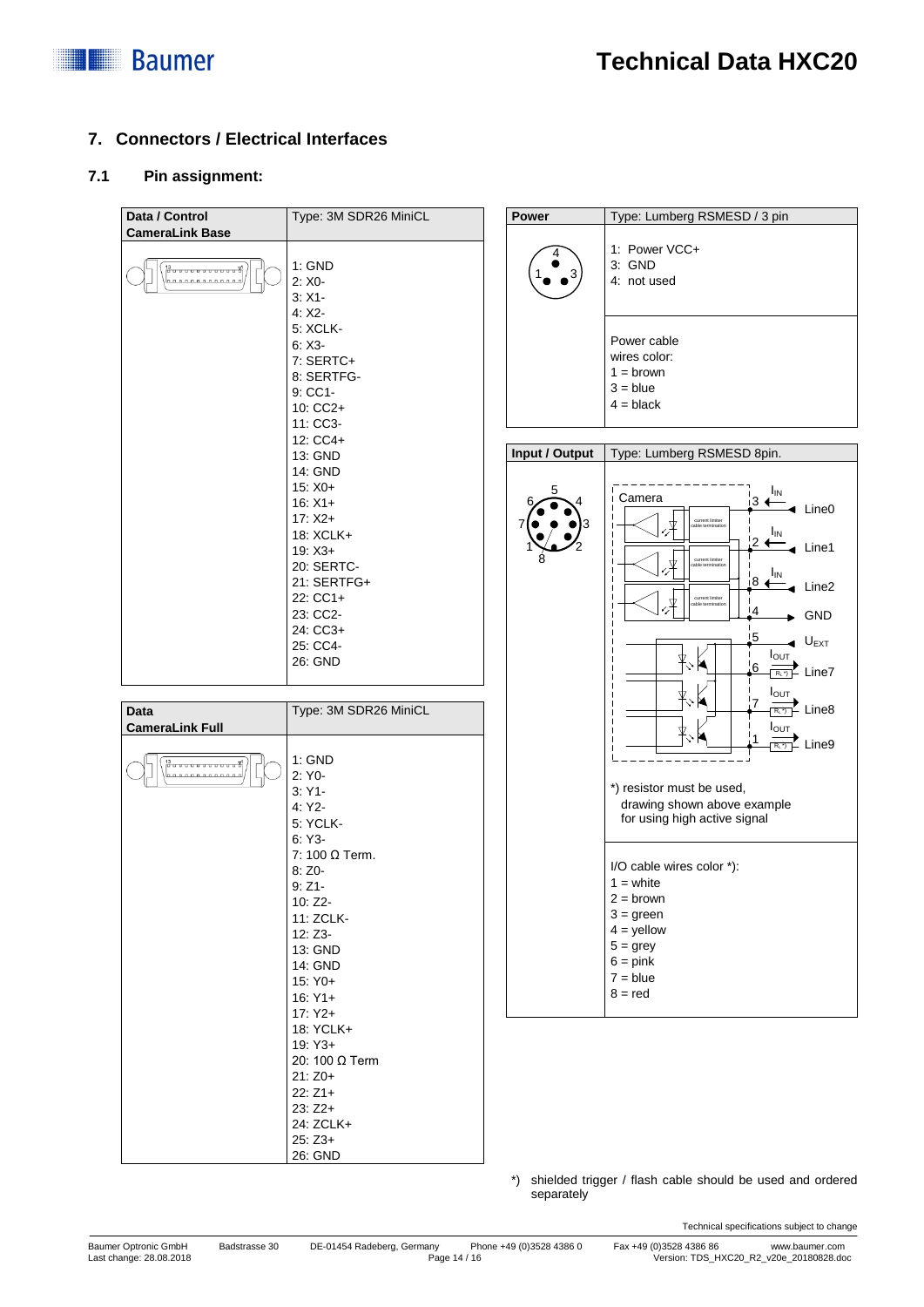

#### 7.2 **Flash sync sample U<sub>EXT</sub> = 24 VDC high active:**



Timing example:

measurement condition  $U_{\text{EXT}} = 24 \text{ VDC} / I_{\text{OUT}} = 16 \text{ mA}$  $R_L = 1.5$  kOhm



 $t_{OFF}$  time = typ. 40 µsec

#### **7.3 Flash sync sample UEXT = 24 VDC low active:**

Note: This setup can only be used for a single output because  $U_{EXT}$  is connected for all three outputs.



Timing example: measurement condition  $U_{\text{EXT}} = 24 \text{ VDC} / I_{\text{OUT}} = 16 \text{ mA}$  $R_L = 1.5$  kOhm



 $t_{OFF}$  time = typ. 40 µsec